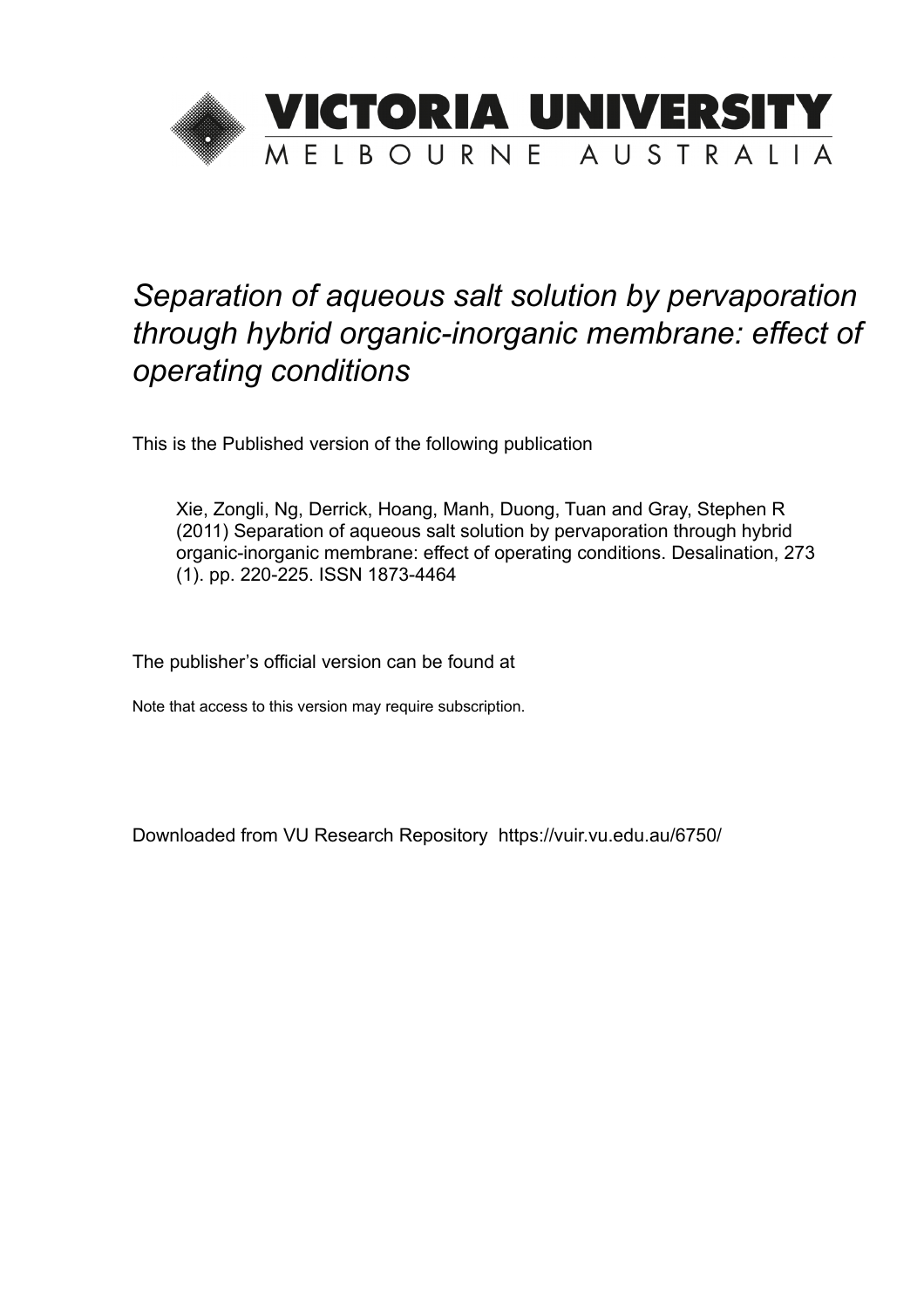### **Separation of aqueous salt solution by pervaporation through hybrid organic-inorganic membrane: effect of operating conditions**

Zongli Xie<sup>a,b</sup>, Derrick Ng<sup>a</sup>, Manh Hoang<sup>a</sup>, Tuan Duong<sup>a</sup>, Stephen Gray<sup>b</sup>

a CSIRO Materials Science and Engineering, Private Bag 33, Clayton South, Vic.3169, Australia (Email: zongli.xie@csiro.au; manh.hoang@csiro.au; tuan.duong@csiro.au; derrick.ng@csiro.au)

b Institute for Sustainability and Innovation, Victoria University, PO Box 14428, Melbourne, Vic. 8001, Australia (E-mail: stephen.gray@vu.edu.au)

## **Abstract**

Hybrid polymer-inorganic membranes were prepared by crosslinking poly(vinyl alcohol) (PVA), maleic acid (MA) and silica via an aqueous sol-gel route. Membrane characterisation results revealed silica nanoparticles (<10 nm) were well dispersed in the polymer matrix and significantly reduced swelling of the membrane. The membranes were tested for pervaporation separation of aqueous salt solution with NaCl concentrations of 0.2-5.0 wt% at temperatures 20-65 °C, feed flowrates 30-150 mL/min and permeate pressures 2-40 Torr. The salt rejection remained high (up to 99.9%) under all operating conditions. A high water flux of 11.7 kg/m<sup>2</sup> hr could be achieved at a feed temperature of 65°C and a vacuum of 6 Torr. The effect of operating conditions on water flux is discussed in relation to diffusion coefficients of water and fundamental transport mechanism through the membrane. The activation energy for water permeation was found to vary from 23.8 to 20.1 kJ/kmol when the salt concentration in the feed was increased from 0.2 to 5.0 wt%.

Keywords: pervaporation; hybrid organic-inorganic membranes; PVA; salt rejection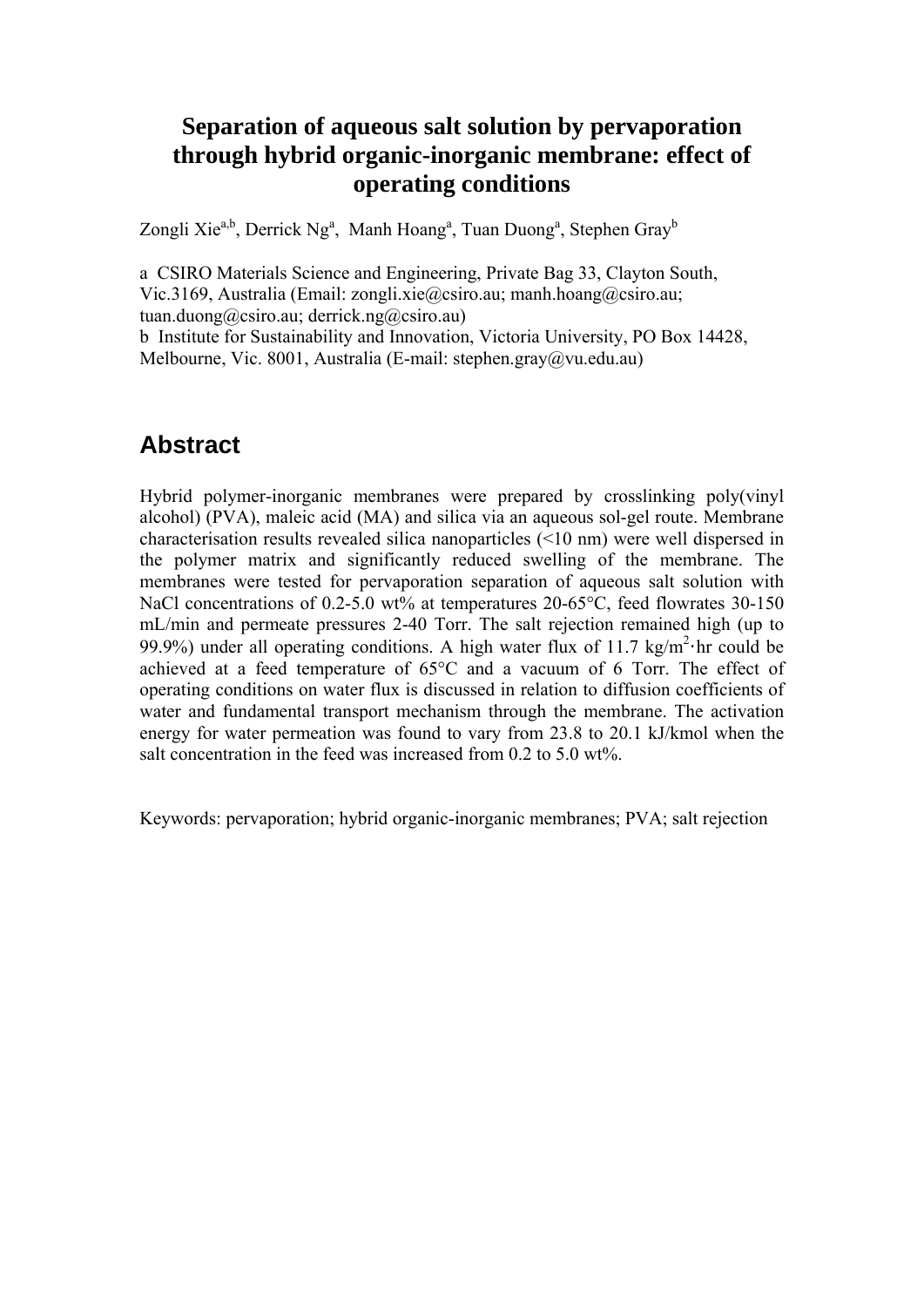## **1. Introduction**

Pervaporation processes are able to separate mixtures in contact with a membrane via preferentially removing one component from the mixture due to its higher affinity with, and/or faster diffusion through the membrane. In order to ensure continuous mass transport, very low absolute pressures are usually maintained on the downstream side of the membrane, removing all molecules migrating to the surface, and thus rendering a concentration difference across the membrane [1]. The mechanism of mass transfer of liquids across non-porous polymeric membranes includes successive stages of sorption of a liquid and its diffusion through the free volume of the polymeric material [2].

Pervaporation has been extensively used for separation or concentration of mixtures of aqueous-organic or organic liquids. However, there are only limited studies on application of this technology for water desalination [2, 3]. In desalination applications, pervaporation has the advantage of near 100% of salt rejection and potential low energy consumption. The pervaporation of an aqueous salt solution can be regarded as separation of a pseudo-liquid mixture containing free water molecules and bulkier hydrated ions formed in solution upon dissociation of the salt in water [2]. A summary of previously reported open literature on desalination by pervaporation is presented in Table 1 [4]. The water flux in systems reported so far is generally low, at  $\leq$ 6 kg/m<sup>2</sup>·hr. The feed temperature was found to be a crucial parameter due to the increase in diffusivity and reduction in viscosity that occurs on heating. In addition, the vacuum, the membrane thickness and the inherent permeability of the membrane polymer are also important.

| <b>Membrane</b><br><b>Polymer</b>                         | Feed<br>Conc.,<br>g/L                  | Temp.,<br>$\rm ^{\circ}C$ | <b>Membrane</b><br>Thickness,<br>$\mu$ m | Flux,<br>kg/m <sup>2</sup> h | <b>Reference</b>  |
|-----------------------------------------------------------|----------------------------------------|---------------------------|------------------------------------------|------------------------------|-------------------|
| Cotton cellulose<br>Cellulose diacetate<br>on MD membrane | 40<br>40                               | 40<br>40                  | 30<br>$0.5 - 1.5$                        | 6.1<br>$4.1 - 5.1$           | $\lceil 2 \rceil$ |
| Sulphonated PE,<br>cation exchanger                       | $0-176$                                | 25-65                     | 100                                      | $0.8 - 3.3$                  | $\lceil 5 \rceil$ |
| Quaternised PE,<br>anion exchanger                        | $0-176$<br>35<br>35                    | $45 - 65$<br>60<br>60     | 50-180<br>70<br>170                      | $1.5 - 3.0$<br>2.3<br>0.5    | [6]               |
| Polyether amide                                           | 35                                     | Solar,<br>46-82           | 40                                       | 0.2                          | $\lceil 3 \rceil$ |
| Polyether ester                                           | $3.2 - 5.2$<br>$9.9 - 18$<br>$20 - 30$ | Solar,<br>22-29           | 160                                      | 0.15<br>0.13<br>0.12         | $\lceil 7 \rceil$ |

Table 1: summary of previous studies on pervaporation desalination (adapted from ref. [4]).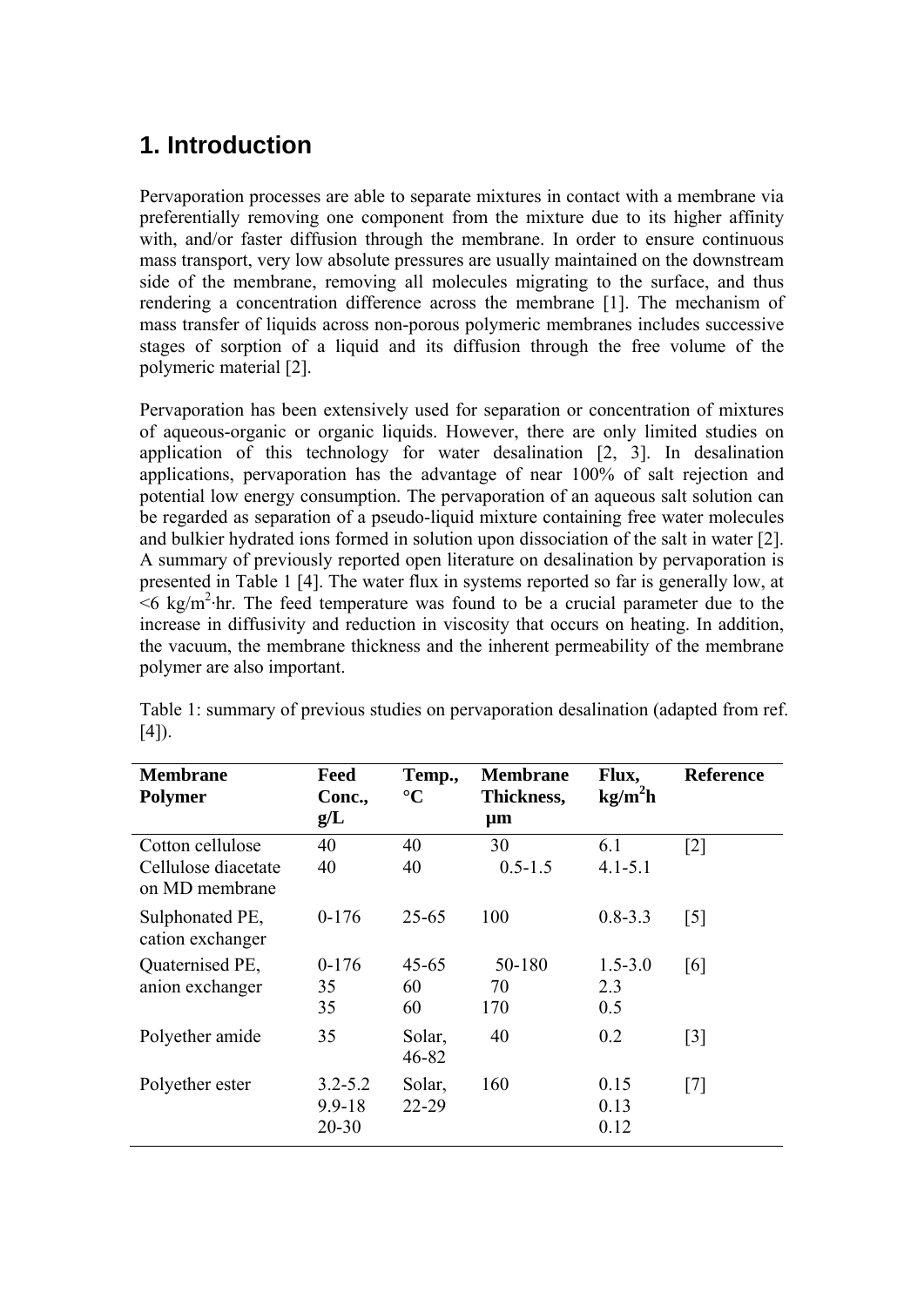Poly(vinyl alcohol) (PVA) membranes have been studied extensively as pervaporation materials in various applications due to its excellent film-forming and highly hydrophilic properties. PVA membranes are known to exhibit high degrees of swelling in aqueous solutions due to the presence of hydroxyl groups [8-10]. To improve the performance and stability of PVA membranes in the aqueous solution, it is necessary to insolublise or modify the membrane by crosslinking or addition of hydrophobic groups to achieve a stable membrane with good mechanical properties and selective permeability to water. Incorporation of inorganic particles in PVA membranes to form hybrid organic-inorganic membranes has been one such technique to improve the stability and separation performance of PVA membranes [11, 12].

In our recent work, the pervaporation separation of aqueous salt solution was carried out to evaluate the pervaporation performance of hybrid organic-inorganic membranes based on PVA, maleic acid (MA) and silica [13]. We found that the hybrid PVA/MA/silica membrane showed superior performance with a high water flux (up to 5.5 kg/m<sup>2</sup>.hr) and a very high salt rejection (up to 99.9%). Chemical crosslinking among PVA, MA and silica inhibited the swelling of PVA and led to a compact and stable structure. The introduction of silica nanoparticles in the polymer matrix enhanced both the water flux and salt rejection due to increased diffusion coefficients of water through the membrane.

It is well known that the pervaporation performance is not only dependent on the properties of membranes, but also the operation conditions such as feed concentration, temperature, permeate pressure and feed flowrate [14]. For scale up, it is important to design and operate the system under optimum operating conditions to make the process more efficient and also economically viable. The objective of this work is to study the effect of operating conditions on pervaporation separation performance of aqueous salt solutions. A synthesised hybrid PVA/MA/silica membrane was tested for separation of aqueous salt solution by the pervaporation process at various salt concentrations and operating conditions. The activation energy of permeation was calculated from the Arrhenius relationship. The performance was discussed in relation to the diffusion coefficient of water to understand the fundamental transport mechanism within the membrane.

### *2. Experimental*

#### *2.1 Hybrid membrane synthesis and characterisation*

The hybrid PVA/MA/silica membrane containing 5 wt% MA and 10 wt%  $SiO<sub>2</sub>$  with respect to PVA was synthesised via an aqueous sol-gel route. Reagent grade chemicals including PVA (98-99% hydrolysed, average MW 160,000), tetraethyl orthosilicate (TEOS, 98%), maleic acid (MA), *p*-toluene sulfonic acid (98.5%, monohydrate) were obtained from Sigma-Aldrich and used without further purification.

PVA polymer powder (8.0g) was first dissolved in 100 mL Milli-Q deionised water (18.1 M $\Omega$ ·cm at 25°C) at 95°C. The obtained 8 wt% PVA solution was left to cool to room temperature, followed by addition 0.4g of MA and 0.08 g of *p*-toluene sulfonic acid into the solution (pH  $1.9\pm0.1$ ). A premixed 2.78g TEOS and 25.0g ethanol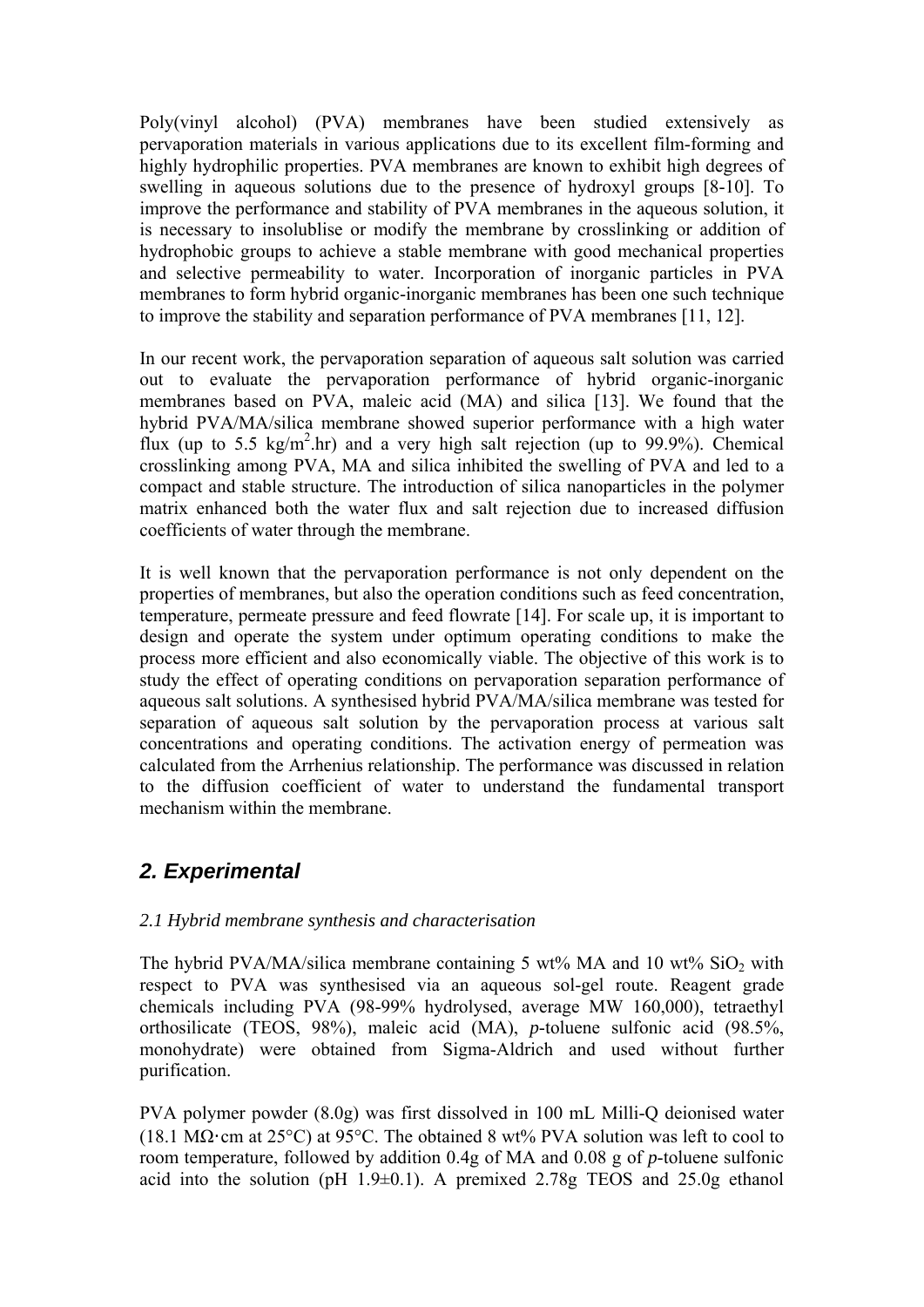mixture (weight ratio of TEOS: ethanol  $=1:9$ ) was added drop wise to the above PVA solution under steady stirring and continuously stirred for another 2 hours. The resulting homogeneous mixture was cast on Perspex Petri dishes to the desired thickness and dried in air followed by heat treatment in a fan forced oven at 140°C for 2 hours. A pure PVA membrane sample was also prepared as a reference for comparison. The thickness of membranes was measured at different points across the membrane using a Fowler electronic digital micrometer (accuracy  $\pm 1$  µm) and the membranes used in this study had an average thickness of 20  $\mu$ m.

Energy dispersive X-ray spectrometry (EDS) of the hybrid membrane was performed by an EDAX detector on a Philips XL30 scanning electronic microscope (SEM) with a voltage of 15 kV and a working distance of 15 mm. Samples were coated by sputtering with carbon. The morphology of the hybrid membrane sample was imaged using a TECNAI F30 Transmission electron microscope (TEM) with an accelerating voltage of 200 kV. TEM samples were prepared by a focused ion beam (FIB) technique. The hydrophilic properties of membrane samples were assessed by a KSV contact angle meter (CAM200) equipped with a video capturing system. Static contact angles were measured by the sessile drop method. A 6 μL water drop was formed on the levelled surface of the membrane for contact angle measurements.

The water uptake of PVA and PVA/MA/silica hybrid membrane was measured by the following procedures: (1) Immersing the dried membrane in deionised water at room temperature for 48 h to reach the absorption equilibrium. (2) Blotting surface of wet membrane with the cleansing tissue to remove surface water and quickly weighing the wet membrane within 10 sec  $(W_s)$ . (3) Drying the membrane in a vacuum oven at 50°C for overnight and then weighing again to obtain the mass of dried membrane  $(W_d)$ . The water uptake of membrane was then calculated according to:

Water uptake = 
$$
(W_s - W_d)/W_d \times 100\%
$$
 (1)

#### *2.2 Pervaporation testing*



Figure 1. Schematic drawing of the pervaporation unit.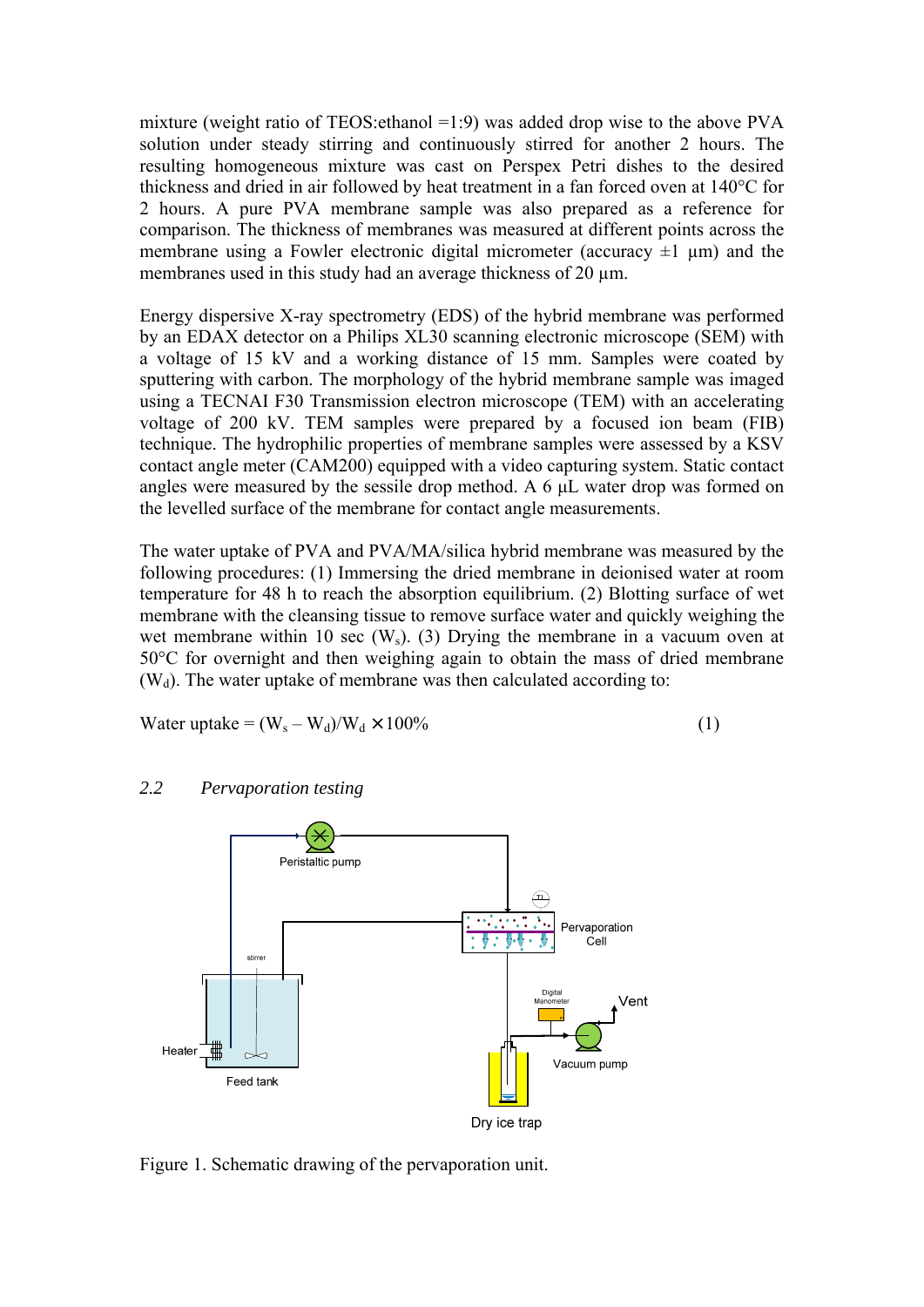The pervaporation experiments were carried out on a laboratory scale pervaporation unit as shown in Figure 1. The membrane was placed in the middle of a pervaporation cell with an effective surface area of the membrane of  $12.6 \text{ cm}^2$ . During the experiment, the feed solution was preheated in a water bath to a desired temperature and pumped to the pervaporation cell using a Masterflex® peristaltic pump. The pressure on the permeate side of the membrane cell was maintained at constant pressure with a vacuum pump. The permeate was collected in a dry-ice cold trap. A K-type thermocouple installed in the feed chamber was used to measure the operating temperature of feed solution and the feed temperature was varied from 22 to 65°C in this study.

An aqueous salt solution containing 0.2-5.0wt% NaCl was used as the feed solution. The range of salt concentration in the feed solution was chosen to represent the typical salt level of brackish water, sea water and brine stream, respectively.

The pervaporation separation performance of aqueous salt solution of hybrid membranes were characterised by water flux and salt rejection. The water flux (J) was determined from the mass (M) of permeate collected in the cold trap, the effective membrane area (A) and the experimental time (t).

$$
J = M / At \tag{2}
$$

The salt concentration of the feed and permeate were derived from measured conductivity with an Oakton $^{\circ}$  Con 110 conductivity meter. The salt rejection (R) was determined by the following equation:

$$
R = (C_f - C_p)/C_f \tag{3}
$$

where  $C_f$  and  $C_p$  are NaCl concentration in the feed and permeate, respectively.

The apparent diffusion coefficient of water was calculated from a simplified equation derived from Fick's law [15]:

$$
D = \frac{J\delta}{C_f} \tag{4}
$$

Where  $\delta$  is the membrane thickness, and  $C_f$  is the concentration of water at the membrane feed side.

#### **3. Results**

#### *3.1 Membrane characterisation*

In the hybrid PVA/MA/silica membrane, it is believed that silica nanoparticles, which result from the hydrolysis and condensation of TEOS in casting solution, change the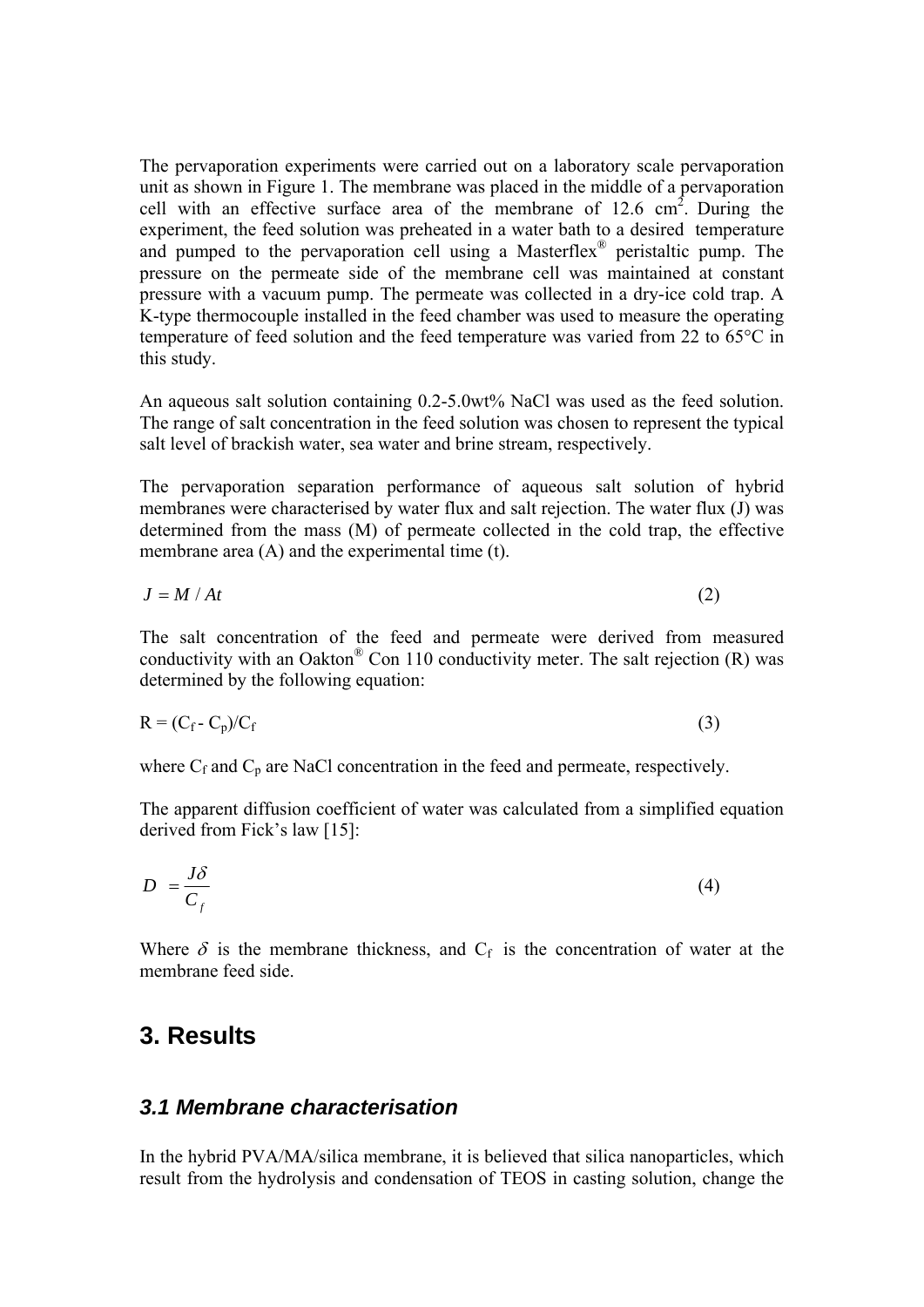nanostructure of the hybrid membrane and consequently lead to the improved physical properties and performance [11, 12]. Figure 2 shows the morphology of the hybrid PVA/MA/silica membrane. The TEM image indicates the silica is highly dispersed within the polymer matrix, no particles or agglomerations greater than 10 nm being observed (Fig.2). The SEM-EDS was performed at various locations across the hybrid membrane and the typical EDS spectra are shown in Figure 3. EDS spectra further confirmed the formation of silica particles and their uniform distribution throughout the membrane.



Figure 2: TEM image of hybrid PVA/MA/silica membrane (containing 5 wt% MA and 10 wt%  $SiO<sub>2</sub>$  with respect to PVA).



Figure 3. EDS spectra of hybrid PVA/MA/silica membrane (containing 5 wt% MA and 10 wt%  $SiO<sub>2</sub>$  with respect to PVA).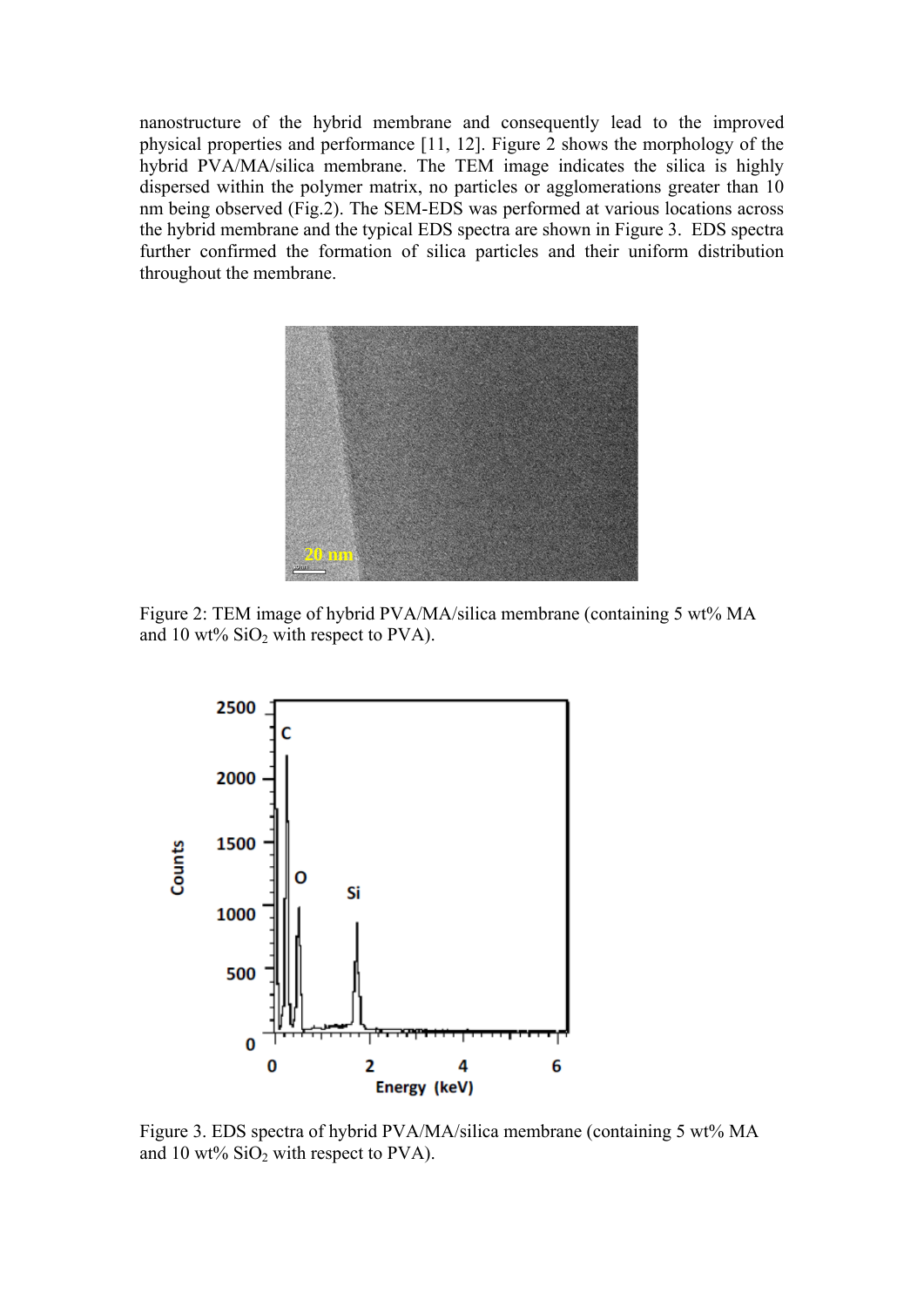Table 2 shows the contact angle and water uptake of hybrid PVA/MA/silica membrane. The results on a pure PVA membrane are also shown for comparison. As can be seen, the water uptake of the hybrid membrane has been greatly reduced, indicating suppressed swelling due to crosslinking among PVA, MA and silica. The hybrid membrane remained hydrophilic. This could be due to the contribution of hydrophilic–OH groups from silanol that resulted from hydrolysis and condensation reactions of TEOS. The high hydrophilicity and reasonable equilibrium swelling indicated the potential for higher water permeability of the membrane.

Table 2: Contact angle and water uptake of PVA and PVA/MA/silica membrane

|                                | PVA, 5%MA, 10% silica | PV A           |
|--------------------------------|-----------------------|----------------|
| Contact angle $(\pm 2$ degree) | 51.5                  | 43.0           |
| Water uptake $(\% )$           | $36 \pm 5\%$          | $480 \pm 30\%$ |

### *3.2 Salt rejection*

In this study, the salt (NaCl) rejection remained high (about 99.9%) irrespective of variation in operating conditions. This is not surprising. Firstly, NaCl is a non-volatile compound and it is unlikely to enter the vapour stream on the permeate side. This low volatility of NaCl will lead to high salt rejection in the pervaporation process. Varying operating conditions could have significant effect on the transmembrane concentration (driving force for mass transport of the pervaporation membrane) of water but not on salt. Therefore, the operating condition has no effect on the salt rejection. Secondly, according to the solution-diffusion model, the sorption selectivity is more dependent on the affinity between the PVA and the permeants in the solution step. As the hybrid PVA/MA/silica membrane used in the study is hydrophilic in nature (Table 2) and the major component in the feed solution is water, the water molecules will be preferentially diffused and permeated into the membrane [12]. As a result, the salt rejection remained high. Thirdly, in our recent work, we have found, for hybrid PVA/MA/silica membranes, the crosslinking among PVA, MA and silica resulted in a more rigid, compact structure. In particular, the incorporation of silica nanoparticles in the polymer chain may disrupt the polymer chain packing and therefore leading to a high salt rejection. In the following section, only effects of operating conditions on water flux are discussed.

### *3.3 Effect of feed concentration*

Figure 4 shows the effect of salt concentration in the feed solution on separation performance of aqueous salt solution at various feed temperatures. At room temperature, salt concentration has negligible effect on water flux. At a higher temperatures (50°C), the water flux decreases with increasing salt concentration. This increase became more significant as the feed temperature was increased further to 65°C.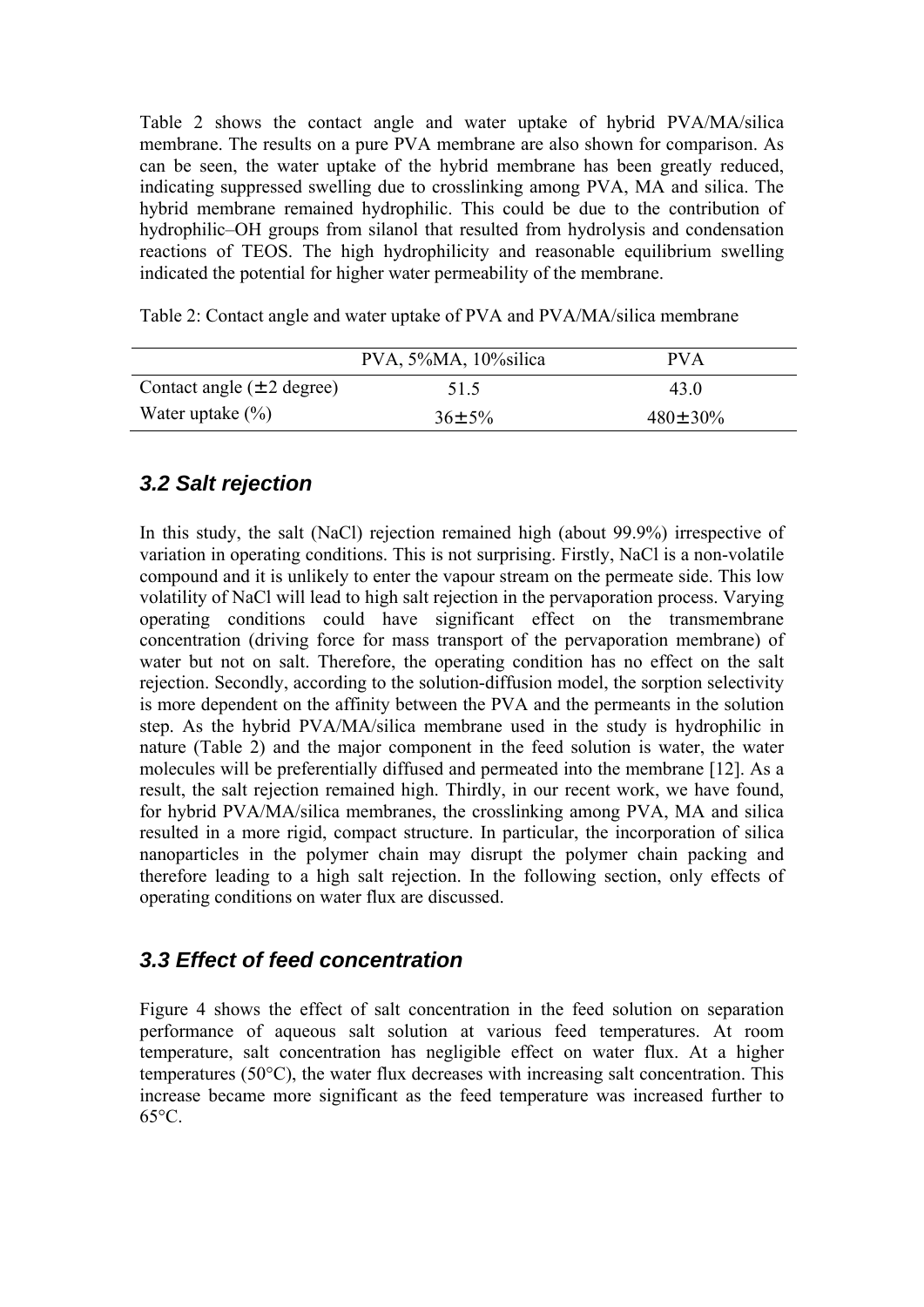

Figure 4. Effect of feed concentration on water flux (membrane thickness 20  $\mu$ m, feed flowrate 30 mL/min, vacuum 6 Torr)

Feed concentration is believed to directly affect the sorption of its components at the liquid/membrane interface [14]. That is, the concentration of the components in the membrane tends to increase with its increase in the feed concentration. Since diffusion in the membrane is concentration dependant, the permeate flux generally increases with the bulk feed concentration. As the salt concentration increased from 0.2 wt% to 5.0 wt%, the water concentration decreased from 99.8 wt% to 95.0 wt%. At room temperature, this decrease in water concentration may not have any effect on diffusion within the membrane as the majority of the feed is water and there is no major difference of water vapour pressure at salt concentration range of 95.0-99.8%. It is therefore expected that the diffusivity of the membrane towards water remained constant at room temperature. Therefore, there was no or negligible change on the flux. On the other hand, at the higher temperatures, as the vapour pressure is exponentially related to the temperature, differences in bulk feed water concentration would have pronounced effect on the water concentration in the membrane surface, and consequently affect the diffusivity and flux. Therefore, it is expected that, at the higher temperature, that increasing salt concentration would lead to a decrease in diffusivity in the membrane due to the decreased water concentration. The trend in variation of diffusion coefficients of water has been confirmed by the calculated apparent diffusivity results as shown in Table 3.

| <u>ioon</u> tomporaturos.<br>Salt concentration | Diffusion coefficient of water $(10^{-11} \text{ m}^2/\text{s})$ |                |                |  |
|-------------------------------------------------|------------------------------------------------------------------|----------------|----------------|--|
|                                                 | $20^{\circ}$ C                                                   | $50^{\circ}$ C | $65^{\circ}$ C |  |
| $0.2~\rm{wt\%}$                                 | 1.45                                                             | 4.09           | 6.51           |  |
| $3.0 \text{ wt\%}$                              | 1.45                                                             | 3.56           | 4.78           |  |
| 5.0 $wt\%$                                      | 147                                                              | 3.22           | 4.42           |  |

Table 3: Apparent diffusion coefficients of water at various salt concentrations and feed temperatures.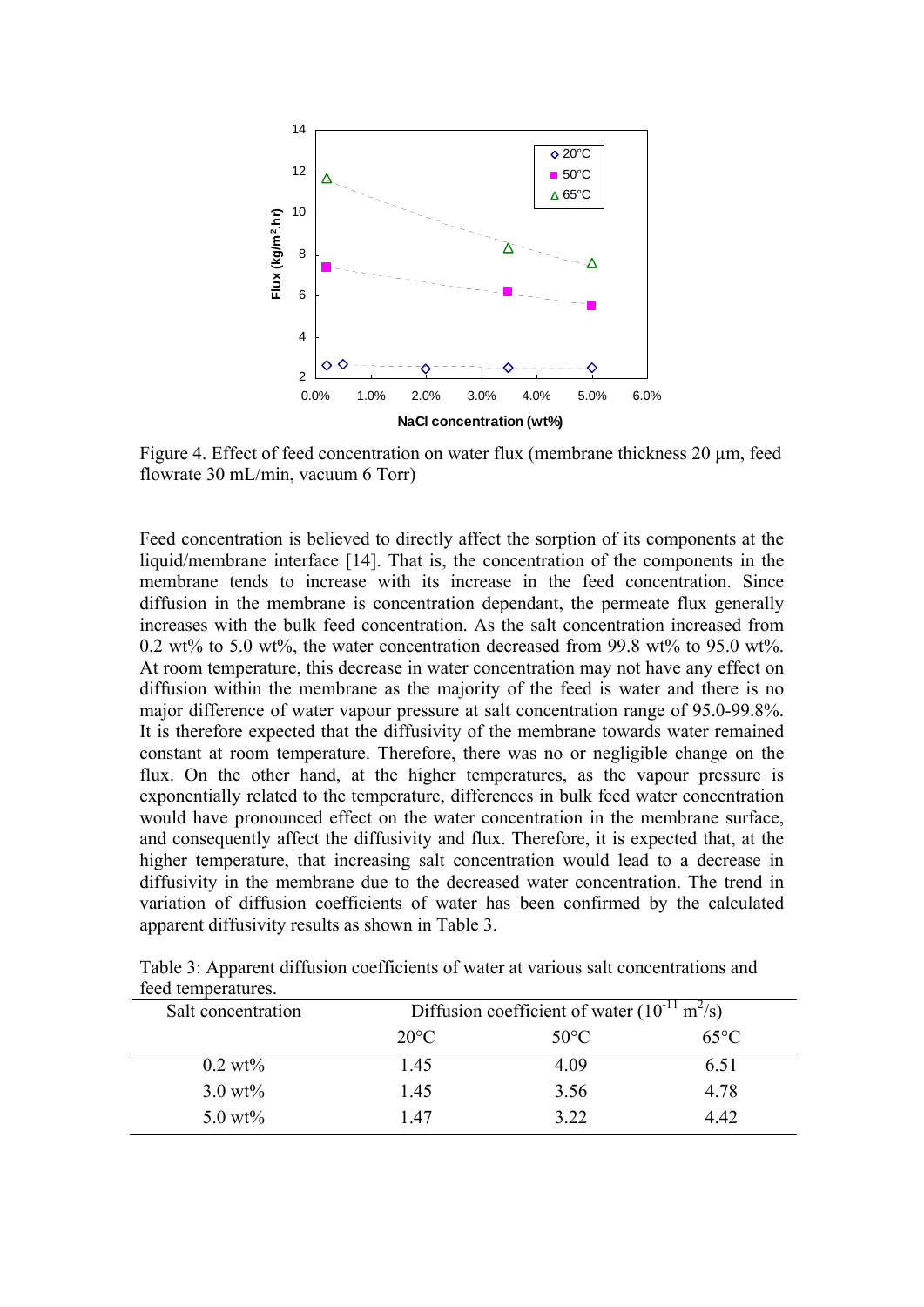#### *3.4 Effect of feed flow rate*

Figure 5 shows the effect of the feed flowrate on the pervaporation performance of the hybrid PVA/MA/silica membrane when the feed flowrate varied from 30-110 mL/min at a feed temperature of 22°C. It seems the feed flowrate has little or negligible effect on the water flux. The water flux remained constant at around  $2.5 \text{ kg/m}^2$  hr over the feed flowrate range of 30-150 mL/min.

Mass transfer in the liquid feed side may be limited by the extent of concentration polarisation. Generally an increase of feed flowrate reduces concentration polarisation and increases flux due to a reduction of transport resistance in liquid boundary layer [14]. However, this positive effect is not observed in the study. In the studied feed flowrate range, the feed velocity varied from  $0.4$ -1.99 x  $10^{-3}$  m/s. The corresponding Reynolds numbers are 21-105, indicating that the flow is in the laminar flow regime. This implies that increasing feed flowrate had little effect on the turbulence and fluid dynamics of the feed stream in the laminar flow region, and the mass transfer from the feed to the membrane was not a rate limiting step. Therefore, concentration polarisation is not a significant issue for these experiments.



Figure 5. Effect of feed flowrate on water flux (membrane thickness 20  $\mu$ m, feed temperature 22°C, vacuum 6 Torr)

Table 4 presents the diffusion coefficient of water at various feed flowrate. The diffusion coefficient remained almost constant over the studied flowrate range, again confirming that the rate of pervaporation was not affected by the feed flowrate and therefore the transport of water to the membrane surface.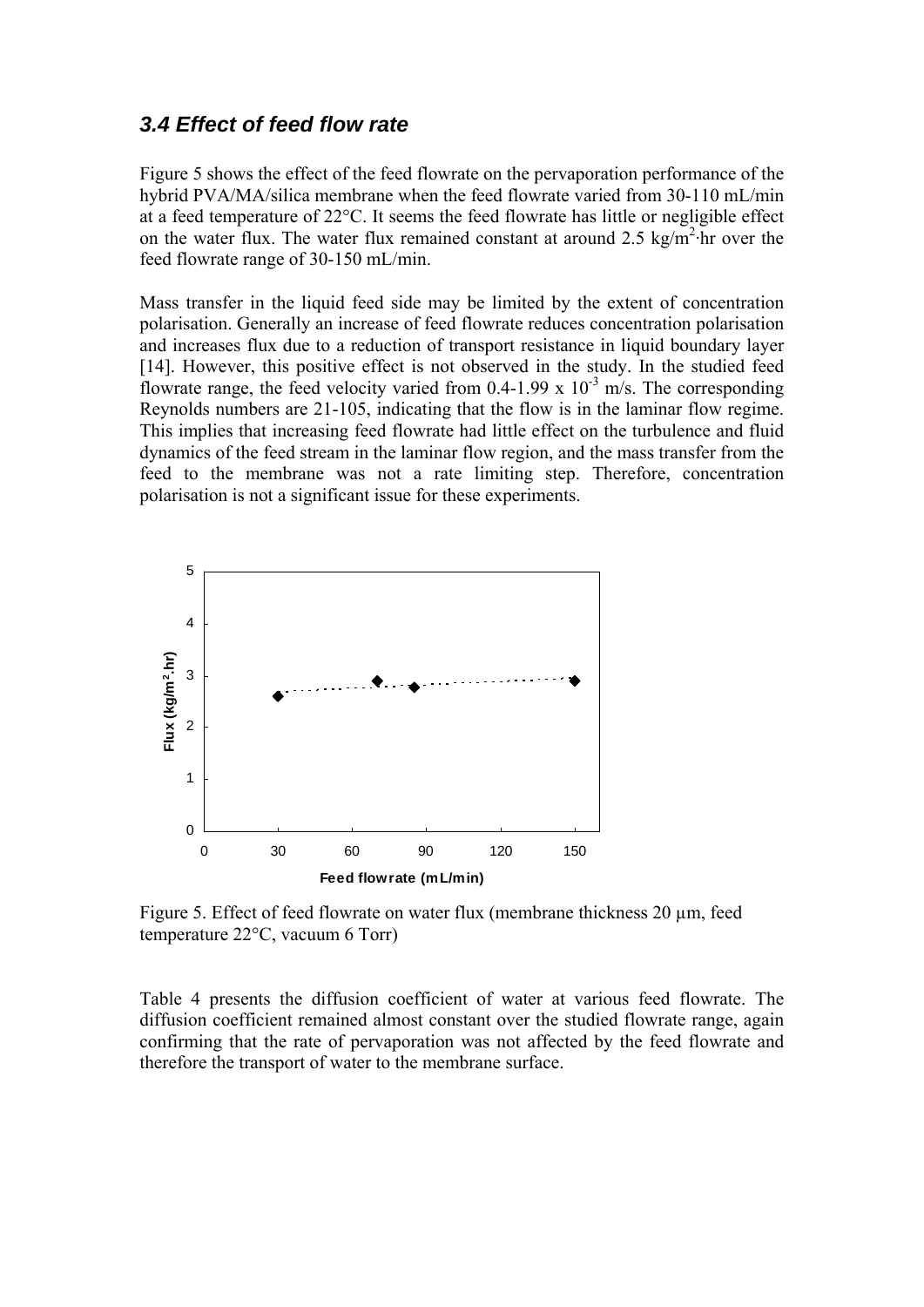| Feed flowrate (mL/min)                                                | 30   |      |       | 150  |
|-----------------------------------------------------------------------|------|------|-------|------|
| Feed velocity $(10^{-3} \text{ m/s})$                                 | 0.40 | 0.93 | 1 1 3 | 199  |
| Diffusion coefficient of water $(10^{-11} \text{ m}^2/\text{s})$ 1.46 |      | 1.60 | 1.54  | 1 61 |

Table 4: Apparent diffusion coefficients of water at various feed flowrate (feed temperature 22°C, vacuum 6 Torr).

#### *3.5 Effect of permeate pressure*

Permeate pressure is another important operating parameter as a high vacuum is directly related to a high energy cost. Theoretically, the maximum flux is achieved at zero absolute permeate pressure. Figure 6 shows the effect of permeate pressure on water flux. Generally, the water flux decreased as the permeate pressure is increased since there is a decrease of driving force for mass transport. For pervaporation processes, the driving force is provided by the vapour pressure difference between the feed and permeate side of the membrane. With increasing permeate pressure (i.e. decreasing vacuum), as the feed side pressure remains unchanged, the transmembrane vapour pressure difference is increased. This leads to a decreased driving force and consequently water flux.



Figure 6. Effect of vacuum on water flux (membrane thickness 20  $\mu$ m, feed temperature 20°C, feed flowrate 30 mL/min)

It was observed that the water flux dropped down to less than  $0.5 \text{ kg/m}^2$  hr when the permeate pressure increased to >15 Torr. At room temperature, the saturation vapour pressure of water is about 17 Torr [16]. When the permeate pressure is increased above 15 Torr, the driving force for water vaporisation approaches zero, leading to near zero net evaporation and consequently the low mass transport of water. Table 5 presents the diffusion coefficient of water at various permeate pressure. Decreasing diffusion coefficient with permeate pressure indicates that the permeation process is mainly controlled by diffusion through the hybrid membrane. As permeate pressure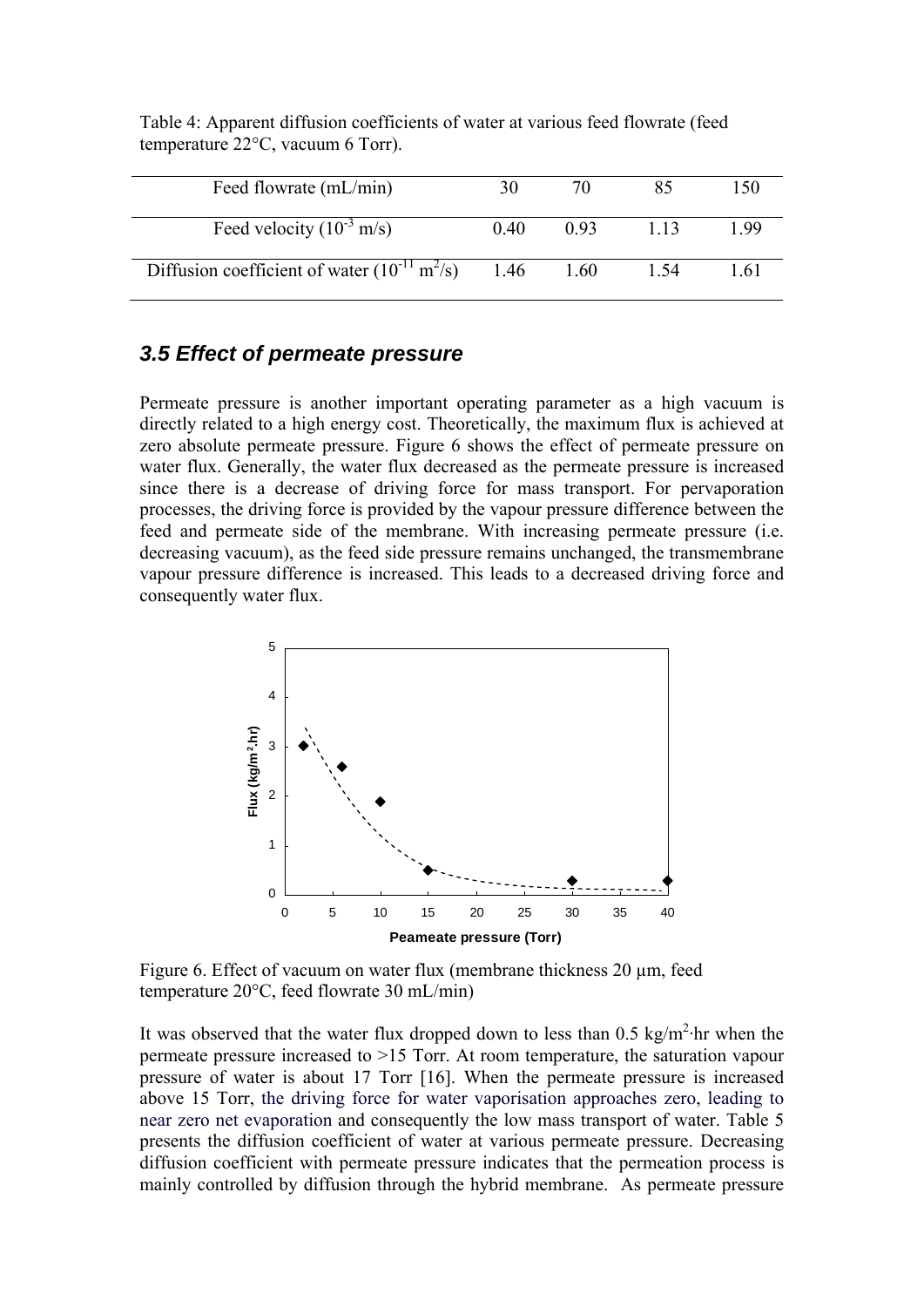increased above 15 Torr, the diffusion coefficient dropped significantly, by nearly 90%, indicating the diffusion of water has been greatly reduced.

Table 5: Apparent diffusion coefficients of water at various permeate pressure (feed temperature 20°C, feed flowrate 30 mL/min).

| Permeate pressure                                          |     |    |    |       | 40 |
|------------------------------------------------------------|-----|----|----|-------|----|
| Torr)                                                      |     |    |    |       |    |
| Diffusion coefficient<br>$(10^{-11} \text{ m}^2/\text{s})$ | -68 | 45 | 05 | () 16 |    |

#### *3.6 Effect of feed temperature*

Figure 7 shows the effect of feed temperature on the pervaporation desalination performance of hybrid PVA/MA/silica membrane at a feed flowrate of 30 mL/min and a vacuum 6 Torr. For all feed concentrations, there was an exponential increase of water flux when the feed temperature increased from 20<sup>°</sup>C to 65<sup>°</sup>C. A high water flux of 11.7 kg/m<sup>2</sup>·hr was achieved at the feed temperature of 65°C. This is not surprising, as firstly, the driving force for the pervaporation process is the partial vapour pressure difference of permeant between the feed and permeate conditions. As the feed temperature increased, the water vapour pressure on the feed side increased exponentially. As the vapour pressure on the permeate side was held constant, the increasing vapour pressure in feed led to an increase in the driving force and consequently the water flux. Secondly, an increase in temperature also raises the diffusion coefficient for transport through the membrane, making it easier for the transport of the water molecules. This is confirmed by the diffusion coefficient results as shown in Table 2. As can be seen, there is an increasing trend in the diffusivity coefficient of water in the hybrid membrane as the feed temperature rose. In addition, the mobility of the polymer chains also increased with the feed temperature, which led to the increase of the free volume of the membranes. According to the free volume theory [17], the thermal motion of polymer chains in the amorphous region creates momentary free volumes. As the temperature increases, the frequency and amplitude of the chain motion increase and the resulting free volumes become larger. Consequently, water molecules which have smaller size can diffuse through these free volumes more easily. Therefore, the water flux increases.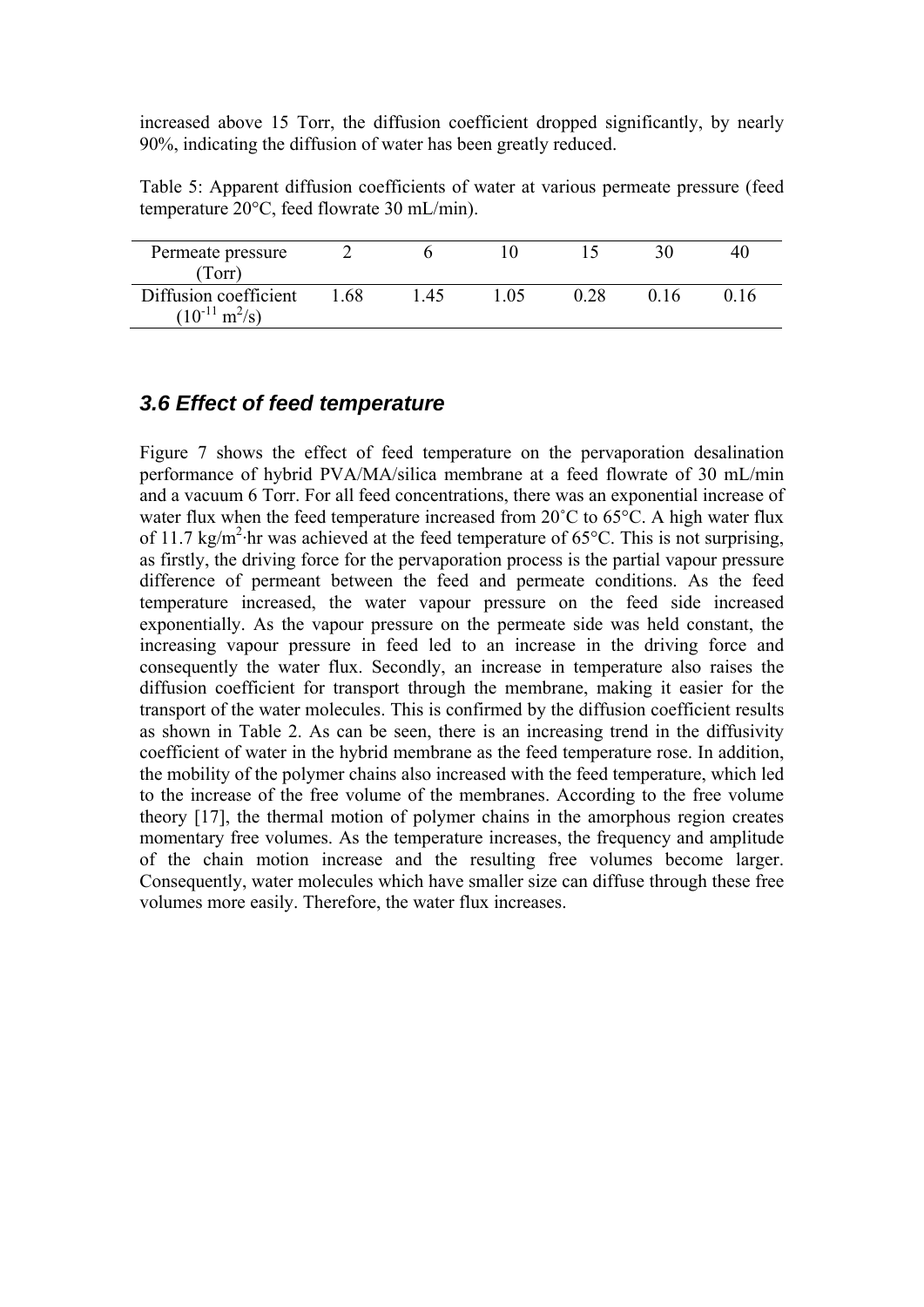

Figure 7. Effect of feed temperature on water flux (membrane thickness 20  $\mu$ m, feed flowrate 30 mL/min, vacuum 6 Torr)

The temperature dependence of permeate flux for pervaporation generally follows an Arrhenius type relationship [10, 11, 14].

$$
J_i = A_i \exp\left(-\frac{E_{p,i}}{RT}\right) \tag{5}
$$

Where  $J_i$  is the permeate flux of i,  $A_i$  is the pre-exponential factor, R is the gas constant, T is the absolute temperature and  $E_{p,i}$  is the apparent activation energy for permeation which depends on both the activation energy for diffusion and heat of sorption.

Figure 8 shows the Arrhenius plot of the water flux and feed temperature at different feed concentrations. The linear relationship was observed between fluxes and the reciprocal of the absolute temperature. The activation energy of permeation of water  $(E_{p,w})$  in the membrane was taken from the slope of the Arrhenius plot (equation 1) and the results are shown in Table 6. There was no significant variation in activation energy of permeation of water as the salt concentration in the feed solution increased from 0.2 to 5.0wt%, with the activation energy varying from 23.8 to 20.1 kJ/kmol. The positive activation energy implies that permeation flux increases with increasing temperature [8], as confirmed from the results shown in Figure 7. The relatively low activation energy could be attributed to the high water content over the studied feed concentration range. At the higher water content in the feed, the significance of the plasticising effect of water on the membrane can significantly enhance free volume and diffusion of water. Therefore, the activation energy is low. As explained by Jiraratananon *et al.* [14], an increase of temperature can reduce the amount of waterwater clusters. As a result, the permeation of water is significantly enhanced.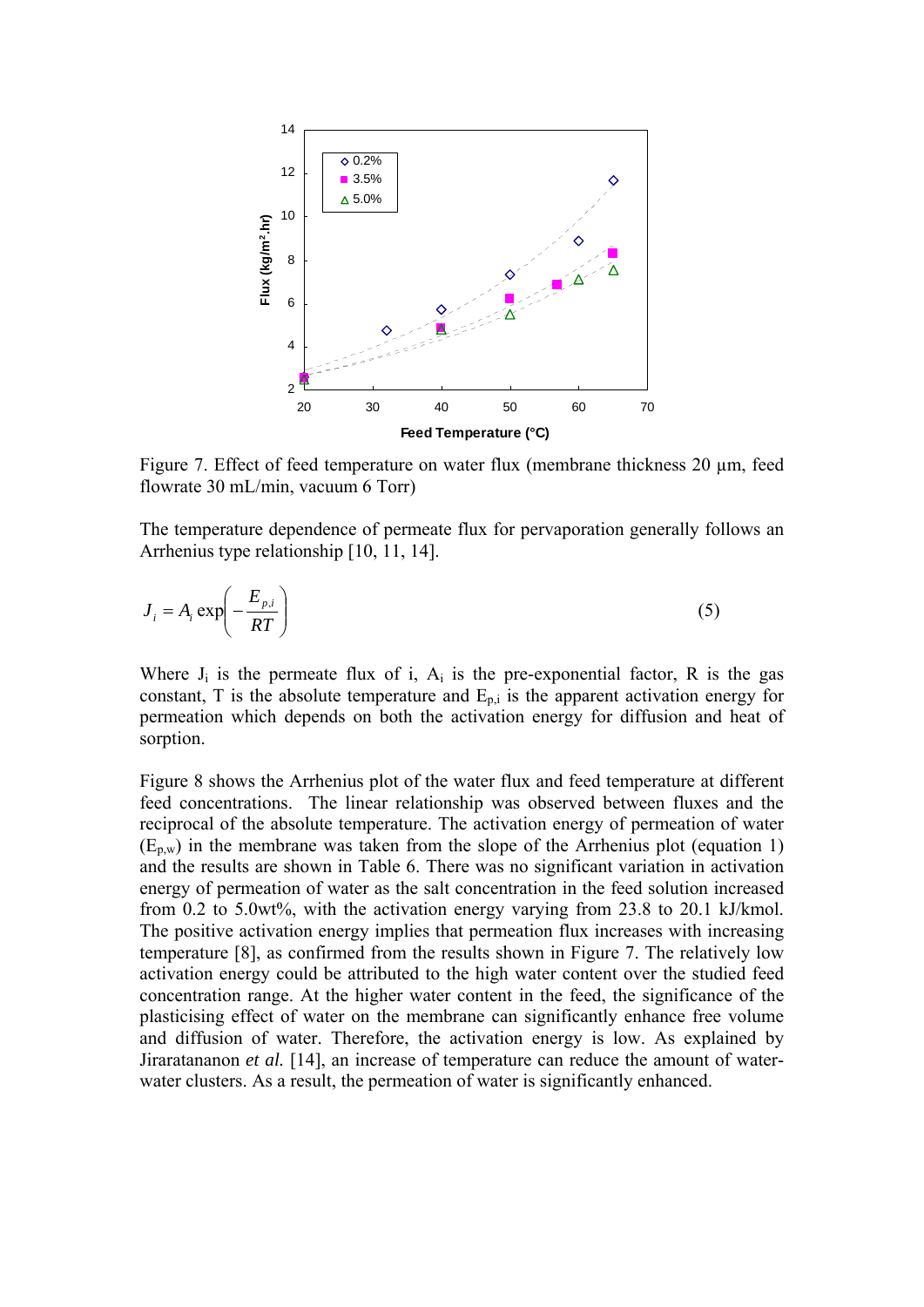

Figure 8. Arrhenius plot of the water flux at various feed concentrations.

Table 6: Activation energy of permeation of water at different feed concentration (feed flowrate 30 mL/min, vacuum 6 Torr).

| NaCl concentration          | $0.2 \text{ wt\%}$ | $3.0 \text{ wt\%}$ | 5.0 wt% |
|-----------------------------|--------------------|--------------------|---------|
| Activation energy (kJ/kmol) | 23.8               | 21.6               | 20.1    |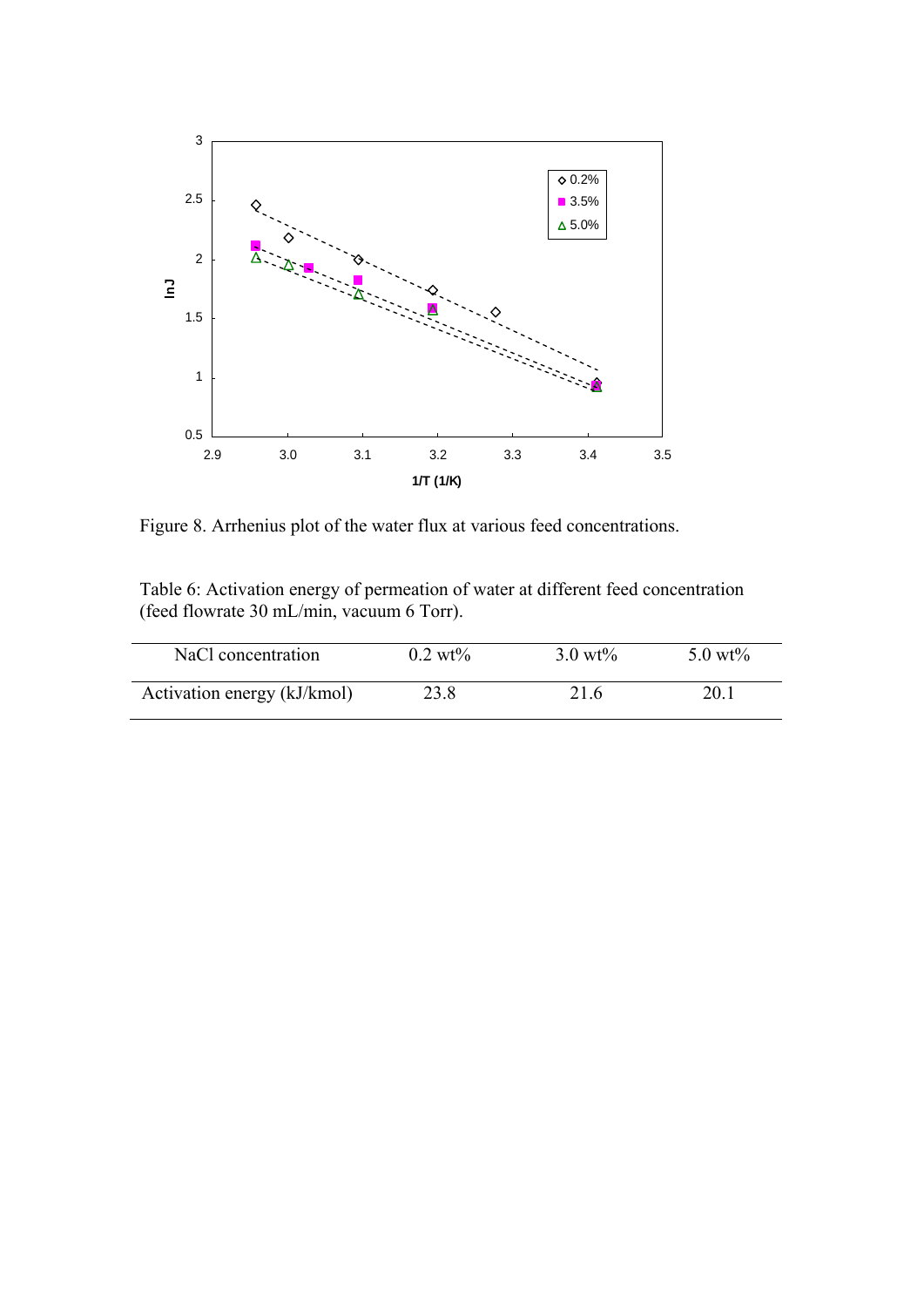## **4. Conclusions**

Pervaporation under various operating conditions was carried out to evaluate the separation performance of aqueous salt solution through the hybrid PVA/MA/silica membrane. A high water flux of 11.7 kg/m<sup>2</sup>·hr could be achieved at a feed temperature of 65°C and a vacuum of 6 Torr. Under all operating conditions, salt rejection remain high (up to 99.9%), indicating salt rejection performance of hybrid PVA/MA/silica membrane is independent of the operating conditions due to the nonvolatile nature of NaCl. In the studied laminar flow region, feed flowrate had little or negligible effect on the water flux and diffusion coefficients of water, and this confirmed that the sorption of water onto the membrane surface was not the rate controlling step of pervaporation separation of aqueous salt solution. High feed temperature and high vacuum had a significant enhancing effect on the water flux and diffusivity coefficients of water due to the increased driving force and increased free volume of the membrane. The activation energy of permeation of water was found to vary from 23.8 to 20.1 kJ/kmol when the salt concentration in the feed was increased from 0.2 to 5.0 wt%. The effect of feed concentration had differing impacts depending on the operating temperature. At low feed temperatures, the salt concentration in the feed solution had little or negligible effect on water flux and diffusion coefficients. However, at high feed temperature (50-60ºC), feed flux and diffusivity of water decreased with increasing salt concentration due to the decreased water vapour pressure and consequently water concentration in the membrane surface.

## **Acknowledgement**

The authors would like to acknowledge the CSIRO Water for Healthy Country National Research Flagship for the financial support of this work. Dr Mary She and Juan Zhang from Deakin University are greatly acknowledged for their kind help in TEM work. Buu Dao from CSIRO is also acknowledged for the helpful discussion.